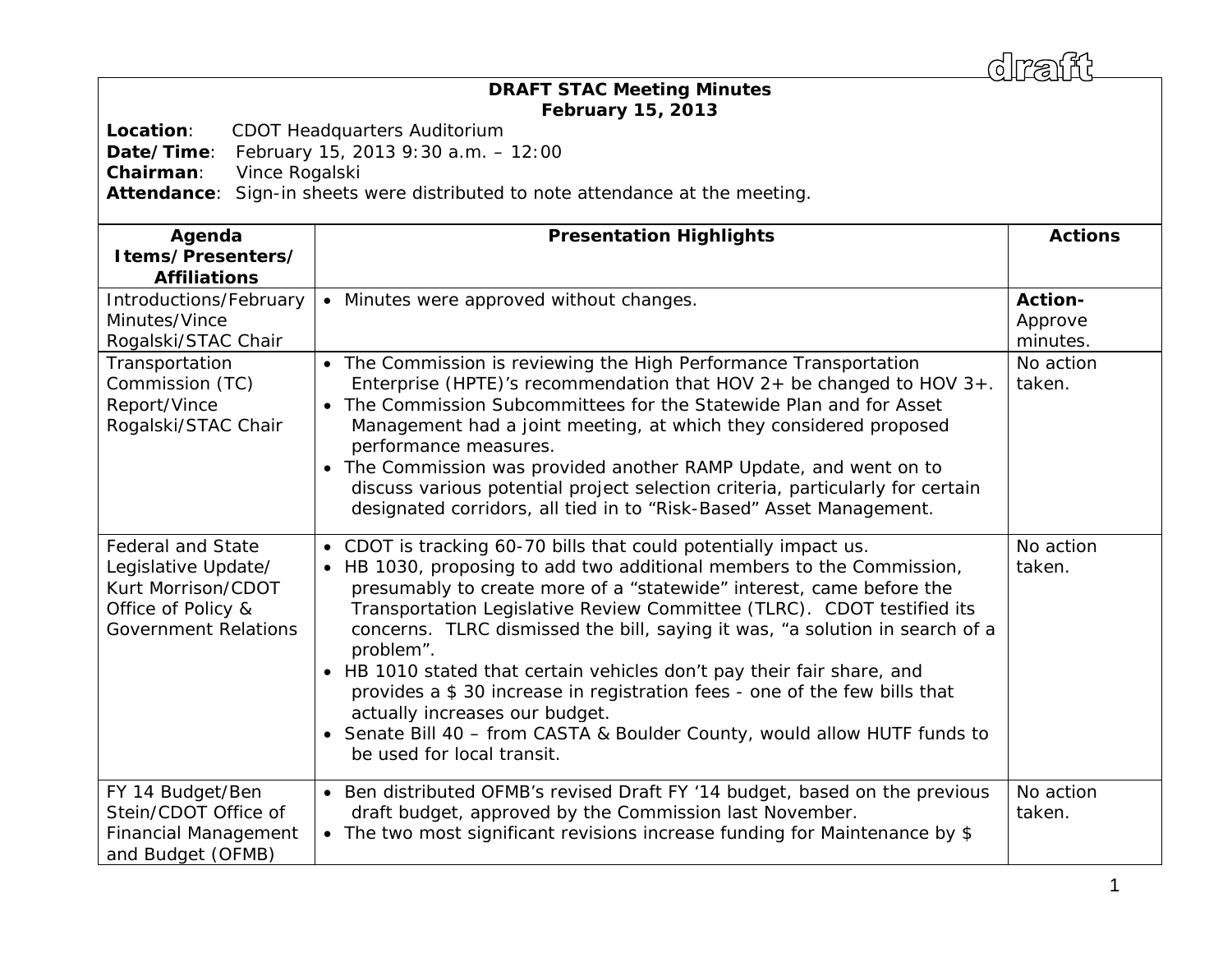|                                                                                                                | 7.9 M, and add \$1.8 M to ITS to better support its program.                                                                                                                                                                                                                                                                                                                                                                                                                                                                                                                                                                                                                                                                                                                                                                                                                                                                                                                                                                                                                                                                                                                                                                                                                                                                                                                                                                                                                                                                                                                                                                                                                                                                                                                                      |                     |
|----------------------------------------------------------------------------------------------------------------|---------------------------------------------------------------------------------------------------------------------------------------------------------------------------------------------------------------------------------------------------------------------------------------------------------------------------------------------------------------------------------------------------------------------------------------------------------------------------------------------------------------------------------------------------------------------------------------------------------------------------------------------------------------------------------------------------------------------------------------------------------------------------------------------------------------------------------------------------------------------------------------------------------------------------------------------------------------------------------------------------------------------------------------------------------------------------------------------------------------------------------------------------------------------------------------------------------------------------------------------------------------------------------------------------------------------------------------------------------------------------------------------------------------------------------------------------------------------------------------------------------------------------------------------------------------------------------------------------------------------------------------------------------------------------------------------------------------------------------------------------------------------------------------------------|---------------------|
| Revenue<br>Projections/Ben<br>Stein/OFMB                                                                       | • OFMB has been working with the Revenue Projection Subcommittee of the<br>STAC to discuss revenue projections and develop scenarios.<br>• Five conceptual scenarios were agreed upon: "Baseline" (current law plus<br>MAP-21, and assuming a 2% growth in GDP), "Changes in Law - High",<br>"Changes in Law - Low", "Changes in Economy - High", "Changes in<br>Economy - Low".<br>The optimistic "Changes in Law" scenario included a 10-cent-per-gallon gas<br>tax. "Changes in Law - Low" included the assumption that state patrol<br>and ports-of-entry would receive the maximum off-the-top amounts and<br>that there would be no General Fund transfers at either the state or<br>federal level.<br>• OFMB modeled the five selected scenarios. Analysis showed that, whether<br>the economy improves or declines by 0.5% GDP growth, transportation<br>revenues are not significantly affected.<br>• Wayne Williams recommended that the proposed scenarios stay within<br>existing law. He also expressed concern about assuming growth in<br>revenue, based on the assumption that many more people will move into<br>Colorado, as this doesn't account for their usage of the roads. If<br>subsequent growth in VMT - with its resulting congestion issues - is also<br>included, the increase in revenue is offset by the need for increased<br>maintenance, meaning the deflated dollars chart is overly optimistic.<br>Peter Runyon added that if, by 2040, we're spending less than what we are<br>now - which is already not enough - it won't stand - citizens will not be<br>willing to put up with worsening travel conditions, and changes will be<br>made.<br>• Next week, Ben will take the results to the Commission's Subcommittee for<br>the Statewide Plan for input. | No action<br>taken. |
| <b>Transportation Asset</b><br>Management/Scott<br>Richrath/Division of<br>Transportation<br>Development (DTD) | • MAP-21 requires every state DOT produce a "Risk-based" Asset<br>Management Plan, or lose 35% of federal funding.<br>• CDOT is working to demonstrate the impact of investment for performance<br>by using Colorado measures. For Pavement, we use the Remaining<br>Service Life (RSL) measure, for which the Commission's goal is 60%<br>Good/Fair. However, since Senate Bill 1310 funding transfers stopped, we<br>have not met that goal for six years, and currently stand at 47%. We'll<br>need to double funding, just to sustain current conditions. Staff is looking                                                                                                                                                                                                                                                                                                                                                                                                                                                                                                                                                                                                                                                                                                                                                                                                                                                                                                                                                                                                                                                                                                                                                                                                                    | No action<br>taken. |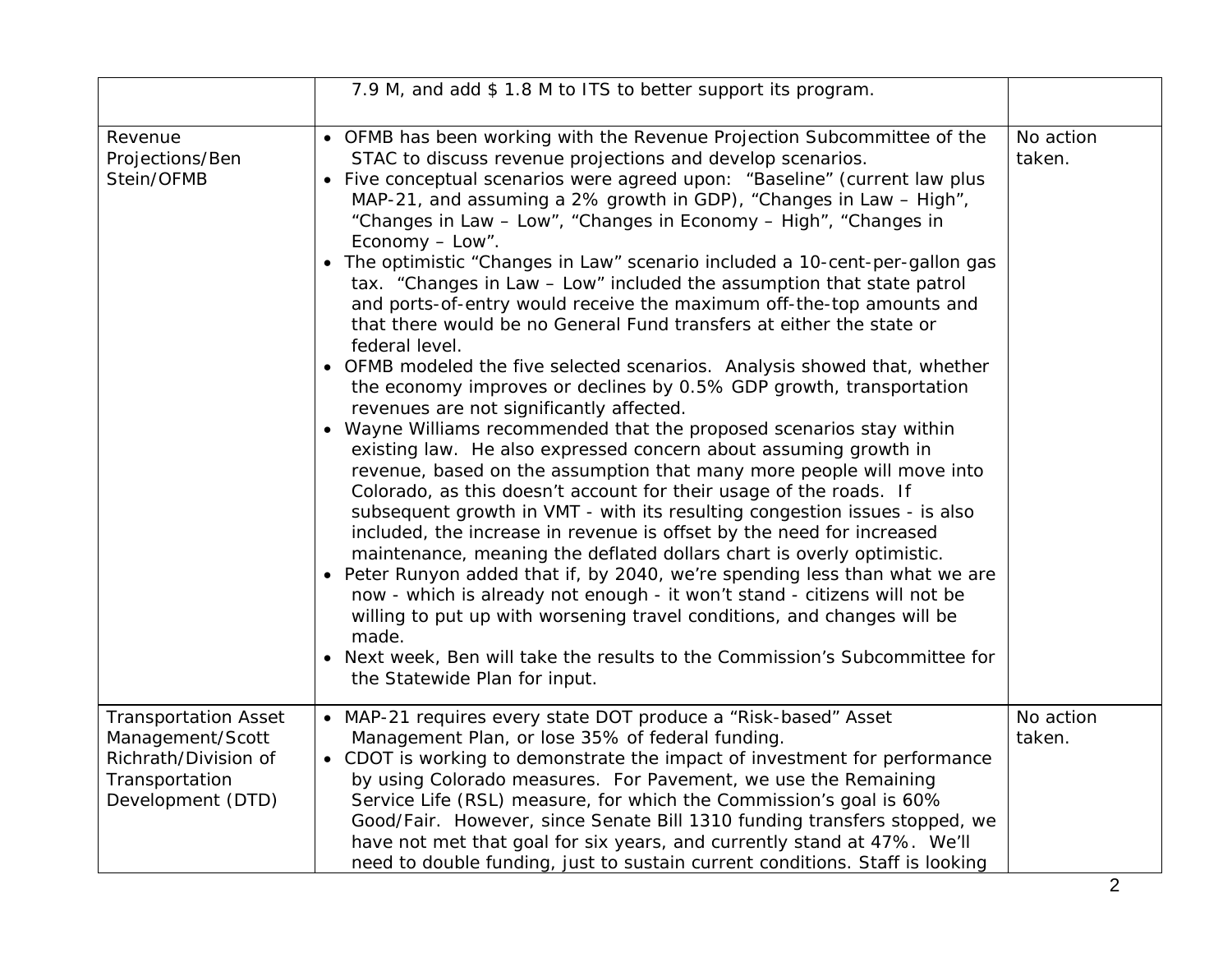|                           | more at the meaning of "drivability", adding more emphasis on the<br>experience you have while driving down the road.<br>John Cater stated that FHWA will focus on pavement condition. Craig<br>Casper put forward that CDOT's analysis is focused on the state highway<br>system, not the National Highway System (NHS), which could be different<br>from where USDOT might require CDOT to spend money.<br>• Steve Rudy observed that the analysis appeared to be independent of<br>increased volume over time on the system.<br>The Commission currently seeks to have 95% of bridge deck area in<br>good/fair condition. The measure for Maintenance is Level of Service<br>(MLOS), which includes snow and ice or signs and signals, does not readily<br>illustrate the impact of year-after-year underfunding. Colorado's MLOS<br>has been at a B- level for years.<br>In our customer survey, participants identified maintaining roads and<br>bridges as the most important thing CDOT does, and says we do a very<br>good job of this.<br>• Using 3% net inflation, attaining a B level in every area would require an<br>additional \$ 293 M in investment.<br>• Craig Casper advised that it's important to match planning assumptions<br>with Asset Management assumptions, adding that the year 2040 should be<br>represented in the Asset Management analyses. Scott responded that the<br>Asset Management Subcommittee had already determined to move<br>forward, using current tools, in order to meet the federal reporting<br>requirements. |                     |
|---------------------------|----------------------------------------------------------------------------------------------------------------------------------------------------------------------------------------------------------------------------------------------------------------------------------------------------------------------------------------------------------------------------------------------------------------------------------------------------------------------------------------------------------------------------------------------------------------------------------------------------------------------------------------------------------------------------------------------------------------------------------------------------------------------------------------------------------------------------------------------------------------------------------------------------------------------------------------------------------------------------------------------------------------------------------------------------------------------------------------------------------------------------------------------------------------------------------------------------------------------------------------------------------------------------------------------------------------------------------------------------------------------------------------------------------------------------------------------------------------------------------------------------------------------------------------------------------------|---------------------|
| MAP-21/Sandi<br>Kohrs/DTD | • The Transportation Alternatives Program (TAP) is a new program under<br>MAP-21, which incorporates the previous Safe Routes to School (SRTS),<br>Transportation Enhancements (TE), and Recreational Trails programs.<br>Using a competitive process, funds are allocated to projects that have local<br>government sponsors, with 50% of the funding suballocated to TMAs, and<br>the remainder allocated to the balance of the state. Total funding for the<br>program is less than we've received for those three programs added<br>together and less than even just the TE dollars we've seen in the past.<br>Under MAP-21, the Congestion Maintenance and Air Quality (CMAQ)<br>Program includes new provisions for electric vehicles and natural gas                                                                                                                                                                                                                                                                                                                                                                                                                                                                                                                                                                                                                                                                                                                                                                                                    | No action<br>taken. |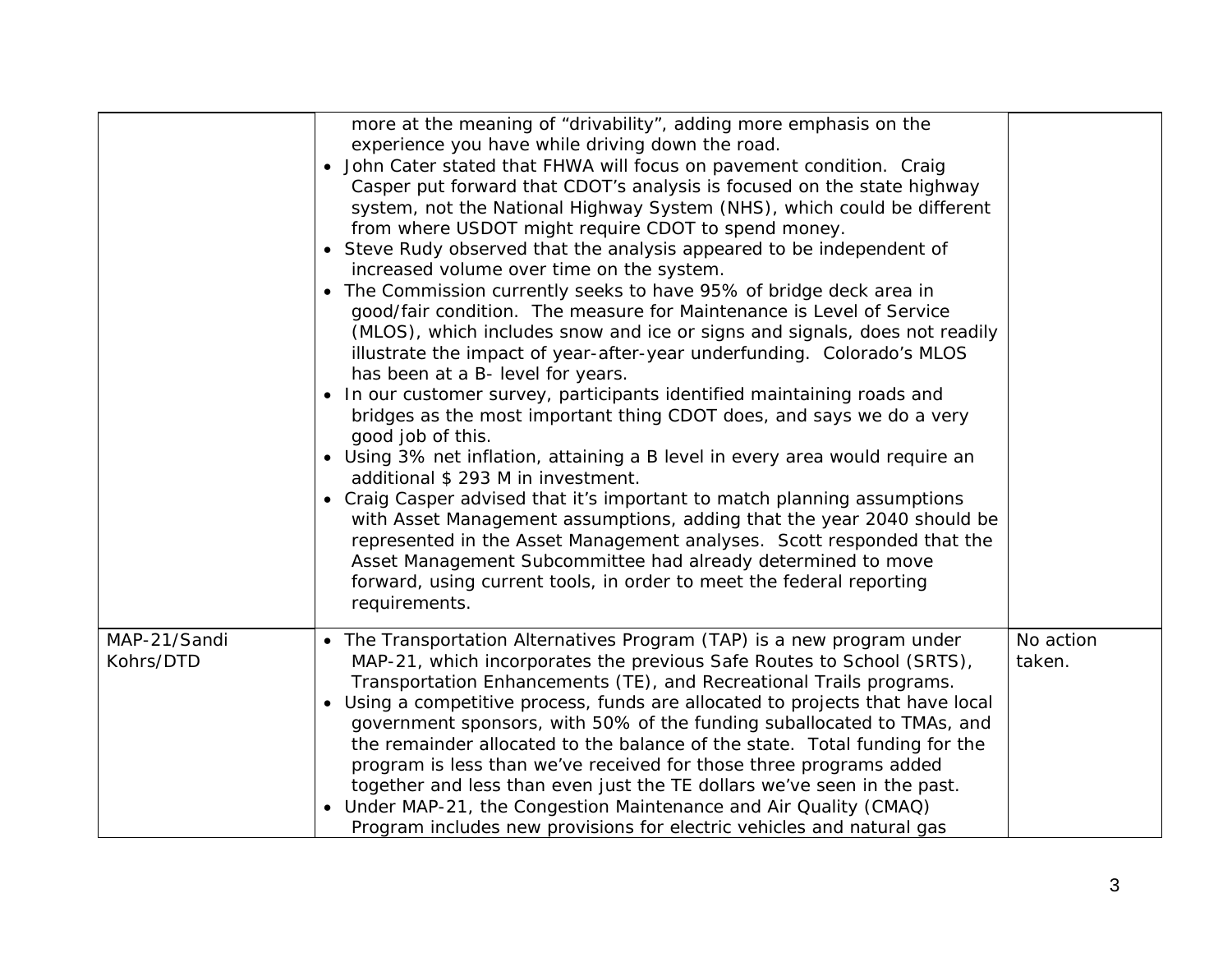|                                          | infrastructure. CDOT has historically allocated funds to the Transportation<br>Management Areas (TMAs) (the three largest MPOs), as well as to the<br>CDOT Regions to manage for the rural PM 10 areas.<br>The Colorado Energy Office is exploring the use of Compressed Natural Gas<br>(CNG), and is aware of the ability to use CMAQ funds for fueling stations<br>for CNG vehicles.<br>In January, DTD presented two options: create a statewide pool, with                                                                                                                                                                                                                                                                                                                                                                                                                                                                                  |                     |
|------------------------------------------|-------------------------------------------------------------------------------------------------------------------------------------------------------------------------------------------------------------------------------------------------------------------------------------------------------------------------------------------------------------------------------------------------------------------------------------------------------------------------------------------------------------------------------------------------------------------------------------------------------------------------------------------------------------------------------------------------------------------------------------------------------------------------------------------------------------------------------------------------------------------------------------------------------------------------------------------------|---------------------|
|                                          | proposed projects competing on a statewide basis, or distribute funding to<br>the regions, with the regions selecting projects, as we did with TE in the<br>past.<br>• DRCOG is interested in increasing the sub-allocation to beyond the urban<br>areas to encompass the entire MPO area. PPACG agrees with regional<br>allocation, prefers no SRTS set aside, no bike- ped emphasis, and<br>suballocation to the MPOs, not less than the historic percentage.<br>CDOT reached some consensus with the Front Range recipients: for FY '14,<br>keep the dollars the same as they would have been, based on Resource<br>Allocation. CMAQ funding is \$ 13.2 M higher (federal) for FY '14 than<br>Resource Allocation. That difference will be held aside, until the Colorado<br>Energy Office has further developed plans for CNG fueling stations and<br>more information is available to consider the use of some CMAQ funds for<br>stations. |                     |
| RAMP Update/Tim<br>Harris/Chief Engineer | • CDOT is in the process of going to expenditure-based project delivery,<br>freeing for use an average \$300 M a year over five years. We're looking<br>at allocating 58% for Asset Management and 42% for Partnerships - \$ 175<br>M to Asset Management and Operations.<br>• Asset Management projects will be selected primarily with CDOT's Asset<br>Management systems. Projects for the Partnerships program will be<br>selected through an application process.<br>Public-Private Partnerships, which need local support, will look at projects<br>with the potential to be funded with tolls or a significant private<br>contribution.<br>• For Public-Public Partnerships, the minimum target is a 20% match.<br>• The funds must be used within five years, and we need to remain<br>consistent with the long-range transportation plan.                                                                                              | No action<br>taken. |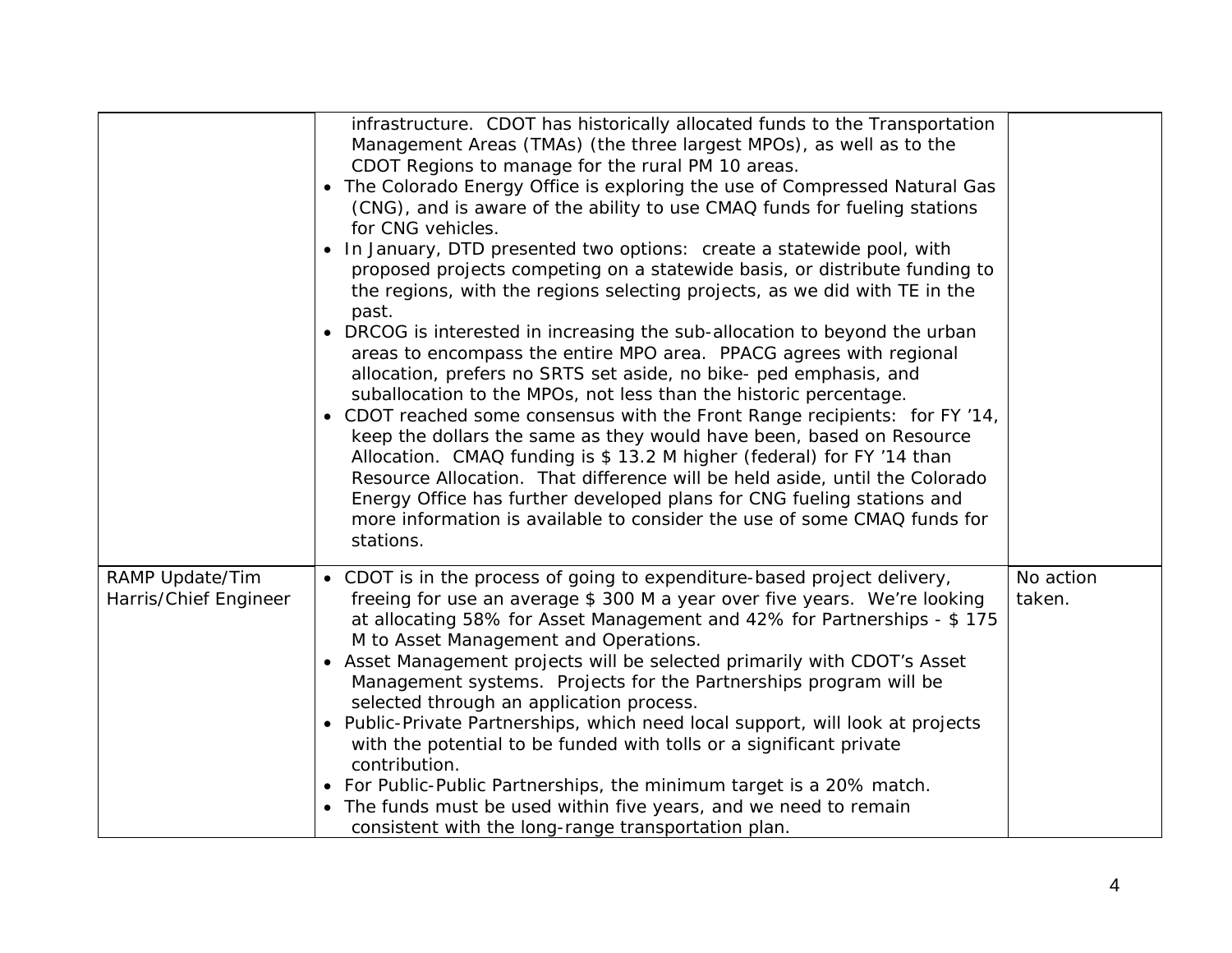|                                                                                                    | • The program will be open to off-system projects that integrate with the<br>state highway system.<br>We've drafted an initial application, which may be completed to indicate<br>interest. Once the Commission has approved an approach, the CDOT<br>regions can begin talking to applicants. If preliminary indications are<br>good, sponsors move into a more detailed application process.<br>• We plan to have the first wave of projects identified by July 1st.<br>• Applications will be available March 1st, allowing two months for<br>completion. Applications will be due on an annual basis.<br>• Steve Rudy underscored that DRCOG is trying to determine what<br>"consistent with the long range plan" means: CDOT has identified<br>corridors that have not previously been identified in fiscally constrained<br>plans, because no funding had been available for them. The Commission<br>will be looking at this in its Workshop next week. |                     |
|----------------------------------------------------------------------------------------------------|---------------------------------------------------------------------------------------------------------------------------------------------------------------------------------------------------------------------------------------------------------------------------------------------------------------------------------------------------------------------------------------------------------------------------------------------------------------------------------------------------------------------------------------------------------------------------------------------------------------------------------------------------------------------------------------------------------------------------------------------------------------------------------------------------------------------------------------------------------------------------------------------------------------------------------------------------------------|---------------------|
| Program Management<br>and Region Boundaries<br>Update/Tim<br>Harris/Chief Engineer                 | • CDOT will be re-structuring from six regions to five. The Region<br>Transportation Directors (RTDs) are working to identify the changes<br>(people, equipment, resources) needed to accomplish this for<br>implementation on July 1st. The Commission is also considering ways to<br>better tie project selection to Asset Management, making sure its<br>decisions align to our goals.                                                                                                                                                                                                                                                                                                                                                                                                                                                                                                                                                                     | No action<br>taken. |
| Regional Commuter<br>Bus (RCB) Plan<br>Update/Mark<br>Imhoff/Division of<br>Transit and Rail (DTR) | • The Transit and Rail Advisory Committee (TRAC) has formed a<br>subcommittee to guide development of the Regional Commuter Bus Plan.<br>DTR staff, and STAC members Todd Hollenbeck and Thad Noll, are<br>members of this subcommittee, as are representatives of the transit<br>agencies that will be linked by this system.<br>• The subcommittee will focus on peak period commuter express service: I-<br>25 to Colorado Springs to Denver Union Station. Routing along I-70 would<br>likely enter the Denver metro along 6th Avenue, connecting population<br>employment centers and local transit systems. Our top priority will be<br>capital needs of a statewide system, along with sustainable operating<br>funds. We plan to cap operating expenses at about \$ 2 M per year. Local<br>partnerships are important. Our service must integrate with local<br>systems, with connections appearing seamless to the traveling public.<br>A            | No action<br>taken. |